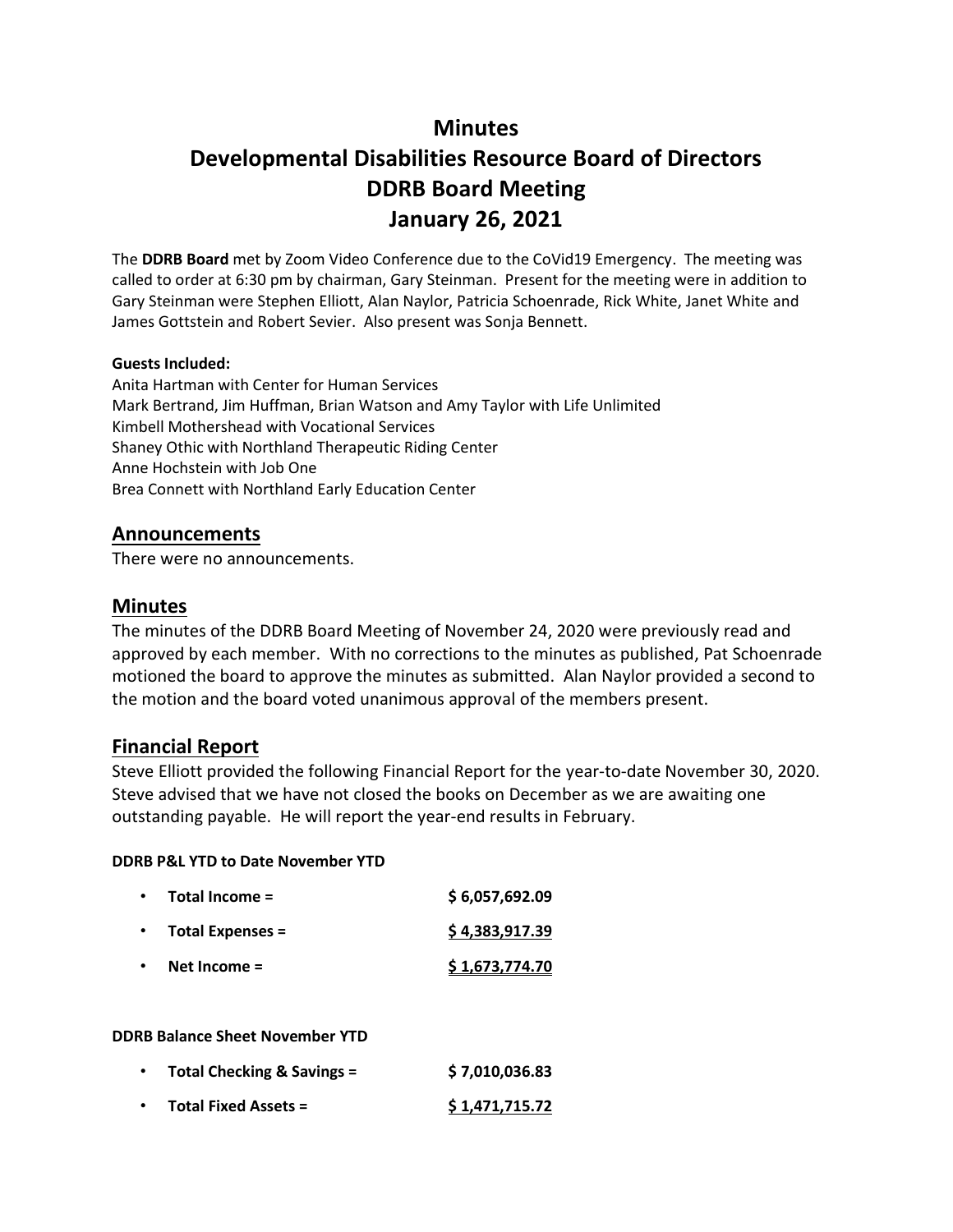| <b>Total Assets =</b>                 | \$8,481,752.55 |
|---------------------------------------|----------------|
| <b>Total Liabilities=</b>             | 4,373,12       |
| Total Fund Balance =                  | \$6,803,604.73 |
| Net Income $=$                        | \$1,673,774.70 |
| <b>Total Equity =</b>                 | \$8,477.379.43 |
| <b>Total Liabilities and Equity =</b> | \$8,481,752.55 |

### **TCM P & L Year to Date November YTD**

|           | $\cdot$ Total Income =   | \$2,981,629.47 |
|-----------|--------------------------|----------------|
|           | $\cdot$ Total Expenses = | \$2,347,838.38 |
| $\bullet$ | Net Income $=$           | \$633,791.09   |

### **TCM Balance Sheet November YTD**

|           | Total Checking & Savings =            | \$3,698,813.32 |
|-----------|---------------------------------------|----------------|
| $\bullet$ | <b>Total Assets =</b>                 | \$3,698,813.32 |
|           | Net Income $=$                        | \$3,698,813,32 |
|           | <b>Total Liabilities and Equity =</b> | \$3,698.813.32 |

## **RECAP of Investments – November 30, 2020**

### **DDRB**

| Long Term Reserves Investment:                    |    | \$4,905,000.00 |
|---------------------------------------------------|----|----------------|
| Long Term Investment Interest Earned YTD:         | S. | 70,686.56      |
| <b>Short Term Working Capital Investment:</b>     | S. | 246,000.00     |
| <b>Short Term Investment Interest Earned YTD:</b> | S. | 31.315.23      |
| <b>TCM</b>                                        |    |                |
| Long-Term TCM Reserves Investment:                |    | \$2,978,000.00 |
| <b>TCM Interest YTD:</b>                          |    | 47,334.31      |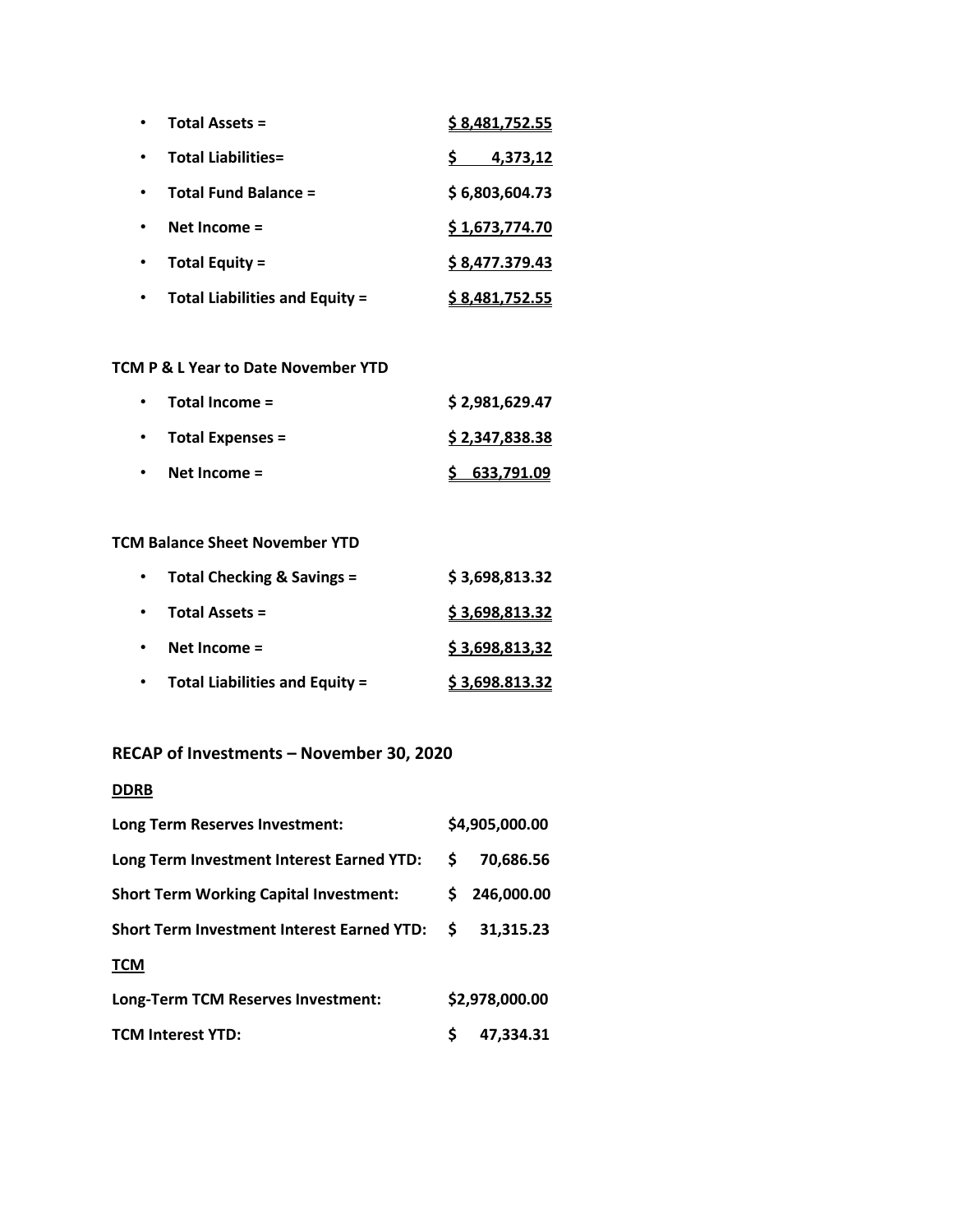### **CoViD19 Grant Program Recap**

The board paid \$233,176.36 in grants to fund extraordinary costs associated with the CoViD19 epidemic.

| 2020 CoVid19 Emergency Relief Funding                                                     |                    |                        |                    |                  |                    |              |                    |              |                          |                 |                                            |  |
|-------------------------------------------------------------------------------------------|--------------------|------------------------|--------------------|------------------|--------------------|--------------|--------------------|--------------|--------------------------|-----------------|--------------------------------------------|--|
| <b>CoVid19 Funding</b><br>2020 Approved<br>Agency<br><b>Board Amount</b><br><b>Amount</b> |                    |                        |                    |                  |                    |              |                    |              |                          |                 |                                            |  |
| <b>Agency</b>                                                                             |                    | <b>Service Funding</b> |                    | <b>Available</b> |                    | Requested    |                    | Approved     | <b>Approved/Paid Out</b> |                 | Comment                                    |  |
| <b>Ability KC</b>                                                                         | \$                 | 7,016.55               | $\zeta$            | 1,000.00         | $\zeta$            | 1,000.00     | \$                 | 1,000.00     | \$                       | 1,000.00        | PPE                                        |  |
|                                                                                           |                    |                        |                    |                  | \$                 | 1,000.00     | <b>S</b>           | 1,000.00     | \$                       | 1,000.00        | <b>TOTAL</b>                               |  |
| Alphapointe                                                                               | \$                 | 19,666.87              | \$                 | 3,000.00         | \$                 |              | \$                 |              | Ś                        |                 |                                            |  |
| Childrens Center for the Visually Impaired                                                | $\mathsf{\hat{S}}$ | 145,031.00             | $\mathsf{\hat{S}}$ | 25,000.00        | Ś                  | 5,400.00     | $\mathsf{\hat{S}}$ | 5,400.00     | Ś                        | 5,400.00        | One Drive Move to cloud                    |  |
|                                                                                           |                    |                        |                    |                  | \$                 | 16,770.00    | \$                 | 16,770.00    | \$                       | 16,770.00       | New Server                                 |  |
|                                                                                           |                    |                        |                    |                  | \$                 | 2,830.00     | \$                 | 2,830.00     | \$                       | 2,830.00        | Zoom Accounts for 4 months                 |  |
|                                                                                           |                    |                        |                    |                  | Ś.                 | 25,000.00    | Ŝ.                 | 25,000.00    | \$                       | 25.000.00       | <b>TOTAL</b>                               |  |
| Della Lamb                                                                                |                    | \$983,375.22           | \$                 | 100,000.00       | \$                 | 41,300.00    | Ŝ.                 | 41,300.00    | Ś                        | 41,300.00       | Insurance                                  |  |
|                                                                                           |                    |                        |                    |                  | $\mathsf{\hat{S}}$ | 8,700.00     | -Ś                 | 8,700.00     | <sup>\$</sup>            | 8,700.00        | Rent                                       |  |
|                                                                                           |                    |                        |                    |                  | \$                 | 50,000.00    | ŝ                  | 50,000.00    | Ŝ                        | 50,000.00       | <b>TOTAL</b>                               |  |
| Easter Seals Midwest                                                                      | $\mathsf{\hat{S}}$ | 383,494.99             | \$                 | 50,000.00        | \$                 | 1,240.00     | Ŝ.                 | 1,240.00     | Ś                        | 1,240.00        | Assistive Technology                       |  |
|                                                                                           |                    |                        |                    |                  | \$                 | 4,080.26     | $\dot{\mathsf{s}}$ | 4,080.26     | \$                       | 4.080.26        | Personal Protective Equipment              |  |
|                                                                                           |                    |                        |                    |                  | \$                 | 9,682.83     | $\mathsf{\hat{S}}$ | 9,682.83     | \$                       |                 | 9,682.83 Vehicle Lease & Insurance         |  |
|                                                                                           |                    |                        |                    |                  | \$                 | 15,003.09    | \$                 | 15,003.09    | \$                       | 15,003.09 TOTAL |                                            |  |
| <b>Job One</b>                                                                            | \$                 | 26,000.00              | \$                 | ÷,               | $\mathsf{\hat{S}}$ |              | Ś                  |              | Ś                        |                 |                                            |  |
| Life Unlimited                                                                            | $\zeta$            | 808,009.09             | \$                 | 100,000.00       | \$                 | 19,080.00    | \$                 | 18,540.00    | \$                       |                 | 18,540.00 Extra Food & Supplies            |  |
|                                                                                           |                    |                        |                    |                  |                    |              | \$.                | (18,540.00)  | Ŝ                        |                 | (18,540.00) Repaying Extra Food & Supplies |  |
|                                                                                           |                    |                        |                    |                  | \$                 | 11,650.00    | \$                 | 11,650.00    | \$                       |                 | 11,650.00 Cleaning & Disinfecting          |  |
|                                                                                           |                    |                        |                    |                  | $\mathsf{\hat{S}}$ | 6,876.89     | <sup>\$</sup>      | 6,876.89     | \$                       | 6,876.89        | Zoom Conference Subscription               |  |
|                                                                                           |                    |                        |                    |                  | \$                 | 8,221.48     | -\$                | 8,221.48     | \$                       |                 | 8,221.48 Furnishings for Benson House      |  |
|                                                                                           |                    |                        |                    |                  | \$                 | 799.00       | Ŝ.                 | 799.00       | \$                       | 799.00          | <b>Roll Away Beds</b>                      |  |
|                                                                                           |                    |                        |                    |                  | $\mathsf{\hat{S}}$ | 25,000.00    | Ŝ.                 | 7,000.00     | \$                       |                 | 6,999.90 Personal Protective Equipment     |  |
|                                                                                           |                    |                        |                    |                  | $\mathsf{\hat{S}}$ | 45,500.00    | <sup>\$</sup>      |              | Ś                        |                 | <b>Remote Monitoring</b>                   |  |
|                                                                                           |                    |                        |                    |                  | $\mathsf{\hat{S}}$ | 62,600.00    | Ŝ.                 | 62,600.00    | \$                       |                 | 62,600.00 2 Vans @ \$31,300 each           |  |
|                                                                                           |                    |                        |                    |                  |                    | \$179,727.37 | \$                 | 97,147.37    | \$                       | 97,147.27 TOTAL |                                            |  |
| <b>Northland Early Education</b>                                                          | \$                 | 381,936.98             | $\mathsf{\hat{S}}$ | 50,000.00        | Ś                  | 5,000.00     | <sub>S</sub>       | 5,000.00     | <sup>5</sup>             | 5,000.00        | <b>Additional Staff Funding March</b>      |  |
| <b>Northland Therpeutic Riding</b>                                                        | $\dot{\mathsf{S}}$ | 52,622.39              | Ś                  | 6,500.00         | $\ddot{s}$         | 2,950.00     | $\mathsf{\hat{S}}$ | 2,950.00     | Ŝ                        | 2,590.00        | Staffing - CoViD Safety                    |  |
|                                                                                           |                    |                        |                    |                  | \$                 | 2,450.00     | -\$                | 2,450.00     | \$                       | 1,935.00        | Staffing - CoViD Safety                    |  |
|                                                                                           |                    |                        |                    |                  | Ś                  | 5,400.00     | -S                 | 5,400.00     | \$                       | 4,525.00        | <b>TOTAL</b>                               |  |
| <b>TNC Communtiy</b>                                                                      | \$                 | 57,413.78              | Ŝ.                 | 6,500.00         | \$                 | 3,387.55     | Ŝ.                 | 3,387.55     | \$                       | 3,387.55        | <b>Medical Scale</b>                       |  |
|                                                                                           |                    |                        |                    |                  | \$                 | 2,950.20     | -Ś                 | 2,950.20     | S.                       |                 | 2,950.20 Technology                        |  |
|                                                                                           |                    |                        |                    |                  | \$                 | 15,178.75    | \$                 | 15,178.75    | \$                       | 15,178.75       | Claymont Home Remodel Quarantine           |  |
|                                                                                           |                    |                        |                    |                  | \$                 | 13,984.50    | \$                 | 13,984.50    | \$                       | 13,984.50       | <b>Hero Pay</b>                            |  |
|                                                                                           |                    |                        |                    |                  | \$                 | 35,501.00    | Ś                  | 35,501.00    | Ś                        | 35,501.00 TOTAL |                                            |  |
| <b>UMKC ACED Program</b>                                                                  | \$                 | 46,500.00              | \$                 | 5,000.00         | \$                 |              | \$                 |              | \$                       |                 |                                            |  |
| <b>Vocational Services</b>                                                                |                    | \$1,653,170.00         | \$                 | 100,000.00       | \$                 |              | Ś                  |              | Ś                        |                 |                                            |  |
| <b>Total</b>                                                                              |                    | \$4,564,236.87         | \$                 | 447,000.00       |                    | \$316,631.46 |                    | \$234,051.46 | Ś.                       | 233,176.36      |                                            |  |
|                                                                                           |                    |                        |                    |                  |                    |              |                    |              |                          |                 |                                            |  |

### **CoVid19 Service Relief Program Recap**

The board paid \$1,567,958.64 to the agency for budgeted expenses they were unable to deliver due to the CoViD19 Pandemic.

| <b>2020 YTD CoViD Service Relief</b> |    |                             |    |                  |    |                  |  |  |  |
|--------------------------------------|----|-----------------------------|----|------------------|----|------------------|--|--|--|
| Agency                               |    | <b>Monthly Services YTD</b> |    | <b>CoVid YTD</b> |    | <b>Total YTD</b> |  |  |  |
| <b>ABKC</b>                          | \$ | 935.76                      | \$ | 3,124.77         | \$ | 4,060.53         |  |  |  |
| Alpha                                |    | 1,257.15                    |    | 9,051.48         |    | 10,308.63        |  |  |  |
| <b>Alpha Youth Services</b>          | \$ | 751.60                      | \$ | 1,315.27         | \$ | 2,066.87         |  |  |  |
| <b>CCVI</b>                          | \$ | 48,578.90                   | \$ | 89,492.62        | \$ | 138,071.52       |  |  |  |
| <b>CW</b>                            | \$ | 365,280.32                  | \$ | 619,024.75       | \$ | 984,305.07       |  |  |  |
| <b>ESMW</b>                          | \$ | 165,009.22                  | \$ | 119,051.05       | \$ | 284,060.27       |  |  |  |
| <b>Job One</b>                       | \$ | 22,750.00                   | \$ |                  | \$ | 22,750.00        |  |  |  |
| ΙU                                   | \$ | 310, 176.76                 | \$ | 360,831.23       | Ś  | 671,007.99       |  |  |  |
| **NEEC                               | \$ | 389,711.57                  | \$ | 62,552.88        | \$ | 452,264.45       |  |  |  |
| <b>NTRC</b>                          | \$ | 30,168.00                   | \$ | 22,454.39        | \$ | 52,622.39        |  |  |  |
| <b>TNC</b>                           | \$ | 42,663.47                   | \$ |                  | \$ | 42,663.47        |  |  |  |
| UMKC ACED *** not complete           | \$ | 16,498.68                   | \$ |                  | \$ | 16,498.68        |  |  |  |
| <b>VSI</b>                           | \$ | 1,348,218.95                | \$ | 281,060.20       | \$ | 1,629,279.15     |  |  |  |
| <b>Total</b>                         | \$ | 2,742,000.38                | \$ | 1,567,958.64     | S  | 4,309,959.02     |  |  |  |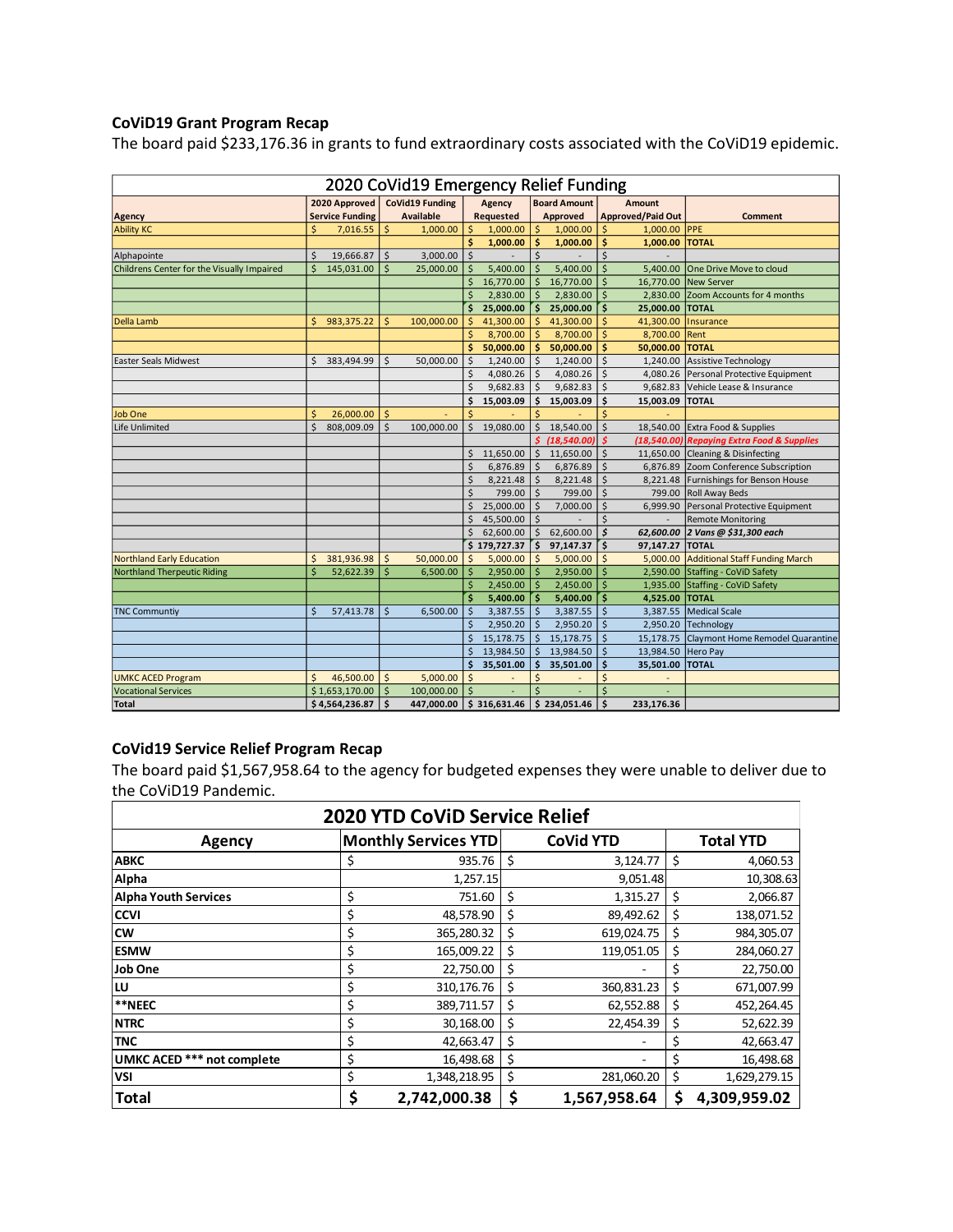#### **2021 Reserve Forecast**

| <b>DDRB Reserve 12 Month Reserve Worksheet</b>                                                                                                                                                 | 2021               |
|------------------------------------------------------------------------------------------------------------------------------------------------------------------------------------------------|--------------------|
| 2021 Operating Expense Budget                                                                                                                                                                  | \$<br>5,621,018.71 |
|                                                                                                                                                                                                | 100%               |
| <b>Reserve Requirement</b>                                                                                                                                                                     | \$<br>5,621,018.71 |
| Capital Grant Program 2021                                                                                                                                                                     | \$<br>500,000.00   |
| Funds Required for 100% Reserve                                                                                                                                                                | \$<br>6,121,018.71 |
| Current Long Term Reserve (Year End December 2020)                                                                                                                                             | \$<br>5,655,000.00 |
| <b>Additional Reserve Funds Required</b>                                                                                                                                                       | \$<br>466,018.71   |
| Proposed Funding from 2021 Net Income                                                                                                                                                          | \$<br>500,000.00   |
| Projected Long Term Reserve 12/31/2021                                                                                                                                                         | \$<br>6,155,000.00 |
| <b>Additional Reserves Required</b>                                                                                                                                                            | \$<br>(33,981.29)  |
|                                                                                                                                                                                                |                    |
| <b>TCM Reserve 12 Month Reserve Worksheet</b>                                                                                                                                                  |                    |
| 2021 Operating Expense Budget                                                                                                                                                                  | \$<br>3,712,320.00 |
|                                                                                                                                                                                                | 100%               |
| <b>Reserve Requirement</b>                                                                                                                                                                     | \$<br>3,712,320.00 |
| Current Long Term Reserve (Year End December 2020)                                                                                                                                             | \$<br>3,230,000.00 |
| <b>Additional Reserve Funds Required</b>                                                                                                                                                       | \$<br>482,320.00   |
| Proposed Funding from 2021 Net Income                                                                                                                                                          | \$<br>250,000.00   |
| Projected Long Term Reserve 12/31/2021                                                                                                                                                         | \$<br>3,480,000.00 |
| <b>Additional Reserves Required</b>                                                                                                                                                            | \$<br>232,320.00   |
| Funding Policy adopted March 29, 2005<br>The board adopted a policy to maintain 9 months of operating expenses in reserve with a long term goal of 12 months operating<br>expenses in reserve. |                    |

Steve pointed to the long-term reserve requirements based on the budgets expenses for 2021 and suggests he believes we would have the funds in 2021 to accommodate a capital grant program. The Finance Committee agreed to review and make a proposal to the board next month.

### **Administrative Directors Report**

Sonja Bennett advised that all the agency contracts for 2021 services and been received and signed by all parties. Sonja advised that everyone should have received a letter of instruction from the Missouri Ethics Commission for filing their 2021 Financial Disclosure Statements. She advised that we had received our first county tax revenue on January 15, 2021 and that Commerce Bank would again invest funds in the short term as previously instructed. Sonja said that she had received notice from the Department of Mental Health (DMH) that the governor had released the funds previously withheld from the Shared Unit Agreement and those funds would be added to the payments to DDRB through June for a total amount of \$23,269. She also advised that the Missouri Department of Transportation Grant (MEHTAP) had finally been finalized and DDRB was awarded \$25,000 for the State Fiscal Year 2021.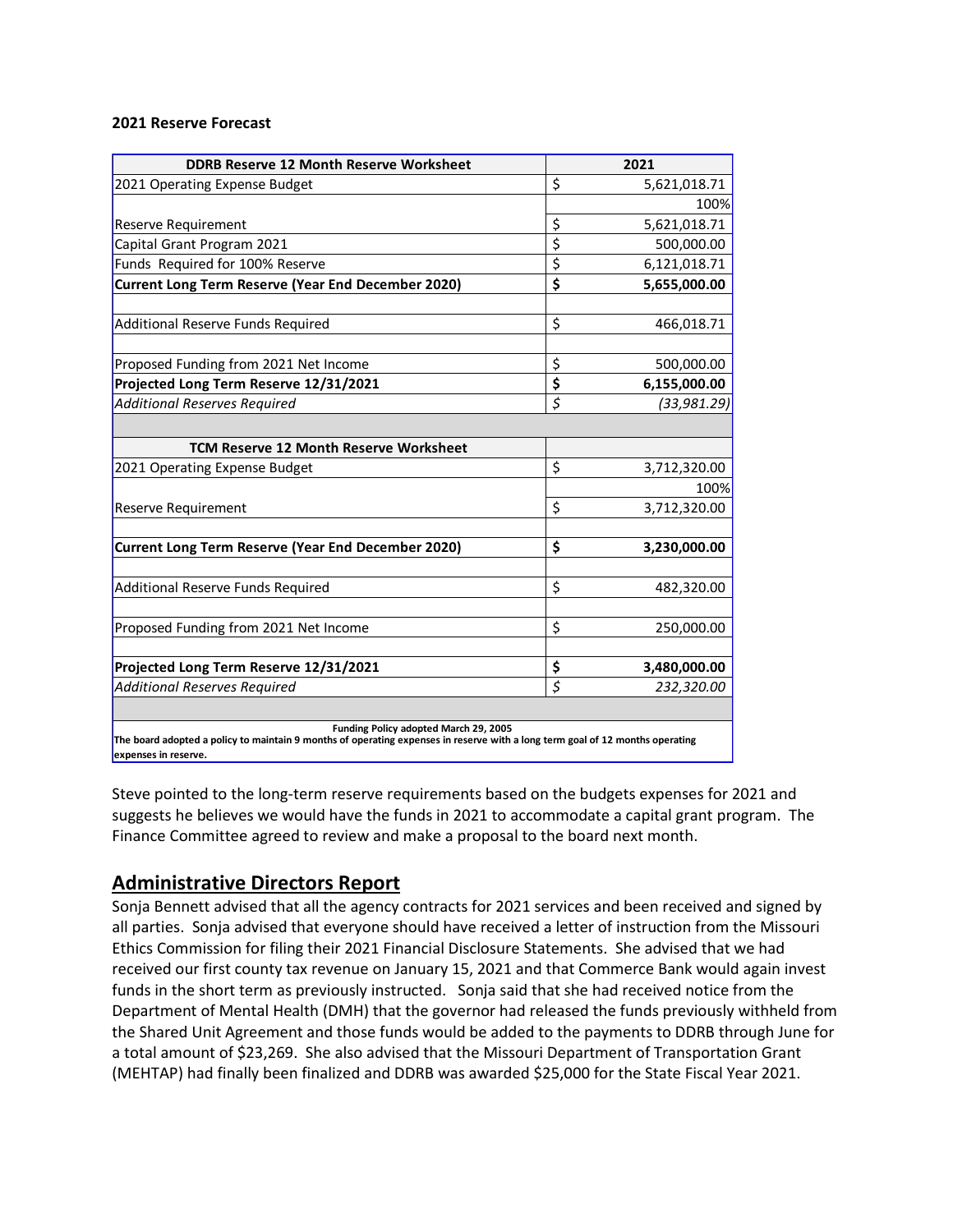## **Executive Committee**

There was no report.

## **Nominating Committee**

Rick White presented the 2021 slate of officers for vote noting that all members had submitted their nominations and the committee is making their recommendations accordingly. The recommendations are:

Stephen Elliott – Chairman Gary Steinman – Vice Chairman James Gottstein – Secretary Richard White – Treasurer

Alan Naylor moved that the board approve the recommendation by acclamation as presented by the Committee. Janet White seconded the motion. The slat

## **Finance Committee**

There was no report.

## **Board Owned Committee**

There was no report.

## **Long Range Planning Committee**

There was no report.

## **Services Committee**

Pat Schoenrade advised that the board had received a very thoughtful and thankful letter from TNC Community for the various projects and services the board had generously funded in 2020. A copy of the letter is attached to these minutes.

## **Center for Human Services**

Anita Hartman reported that CHS has 45 full time employees and were in the process of hiring a Service Coordinator. They are serving 1266 consumers at year end with a current caseload of 1 to 39. She said that the number was lower as this is typically their slower time and she thought some people just did not want services right now due to CoViD. The Medicaid eligible rate was about 72%.

She advised that the Waiver Wait List had improved. Anita reported last month that the governor had provided extra funds for the waivers and they would begin approving the funding and moving people off the wait list. She provided the following information by waiver.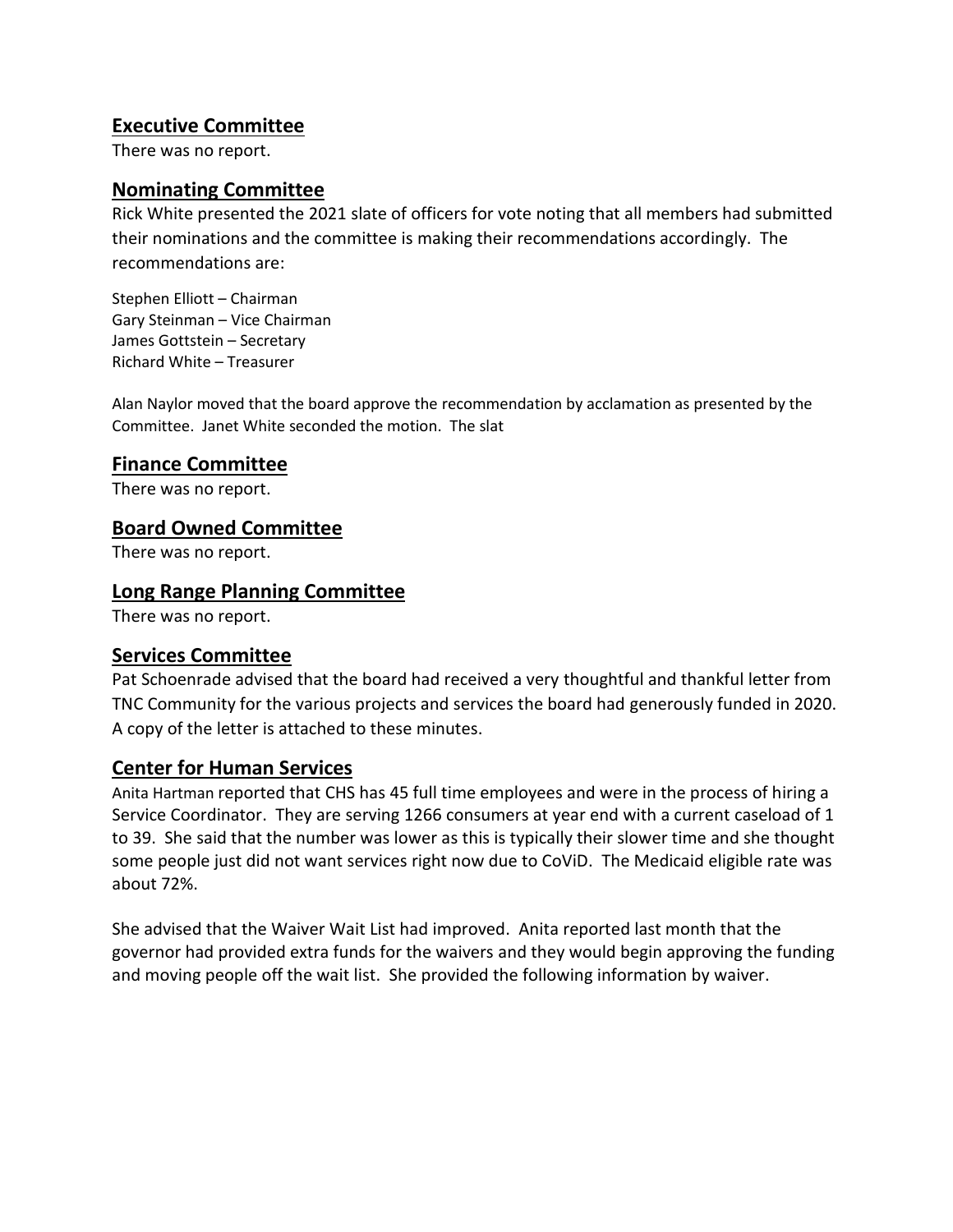#### FY 2021 Expenditure Restrictions Restored

(\$22.2M) Eliminate the waitlist - Fully Restored

#### **January Release**

| <b>Comp Waiver Wait list</b>                           | <b>Community Support Waiver Wait list</b>              | <b>PFH Waiver Wait list</b> |
|--------------------------------------------------------|--------------------------------------------------------|-----------------------------|
| Remove 26 per month from wait<br>list starting Jan 11. | Remove 90 per month from wait list<br>starting Jan 11. | No waitlist                 |
| Removes 194 from waitlist                              | Removes 540 from waitlist                              |                             |
| GR cost is \$3.4M                                      | GR cost is \$1.7M                                      |                             |

Anita advised that the Hope Waiver had been totally cleared and the Community Support and Comprehensive Waivers would be cleared per the above noted schedule. To date, there are no funds for the Autism Waiver.

| <b>Waiver Wait List</b> | <b>Number on List</b> | <b>Types of Service Requested</b>                         | <b>Slots Approved</b> |
|-------------------------|-----------------------|-----------------------------------------------------------|-----------------------|
| Autism                  | 84                    | PA, Respite, SME,                                         | 0                     |
| Hope                    | 0                     | PA, Home Modification,<br>Day-Habilitation,<br>Employment | 16                    |
| <b>CSW</b>              | 15                    | Home Modification,<br>Transportation                      | 0                     |
| Comp                    | 12                    | Residential                                               | 0                     |
| Lopez                   | 2                     | Respite, Home<br>Modification, DME, PA                    | 0                     |

Anita and Amy Taylor with Life Unlimited have been working on the LU Nursing Program participants to gain additional hours of service funded through Medicaid. The LU staff and CHS Service Coordinators will continue to work on this program with an update provided through out the year. Anita provided the below information as to the progress to date.

| <b>REQUESTS FOR</b>                         | <b>L# OF PACKETS</b> | <b>H OF PACKETS</b> | <b># OF REQUESTS</b> |
|---------------------------------------------|----------------------|---------------------|----------------------|
| <b>INCREASED RN HOURS I SUBMITTED TO UR</b> |                      | <b>APPROVED</b>     | <b>WITHDRAWN</b>     |
| 9                                           |                      |                     |                      |

Lastly, Anita reported they had been working with Amy Young with Life Unlimited to implement the ILAP program to include the Service Coordination staff establishing goals and outcome measures by participants. Life Unlimited currently has 13 participants in the program. The board agreed to extend the program to additional participants as well as providers in 2021. Anita and her staff will continue to